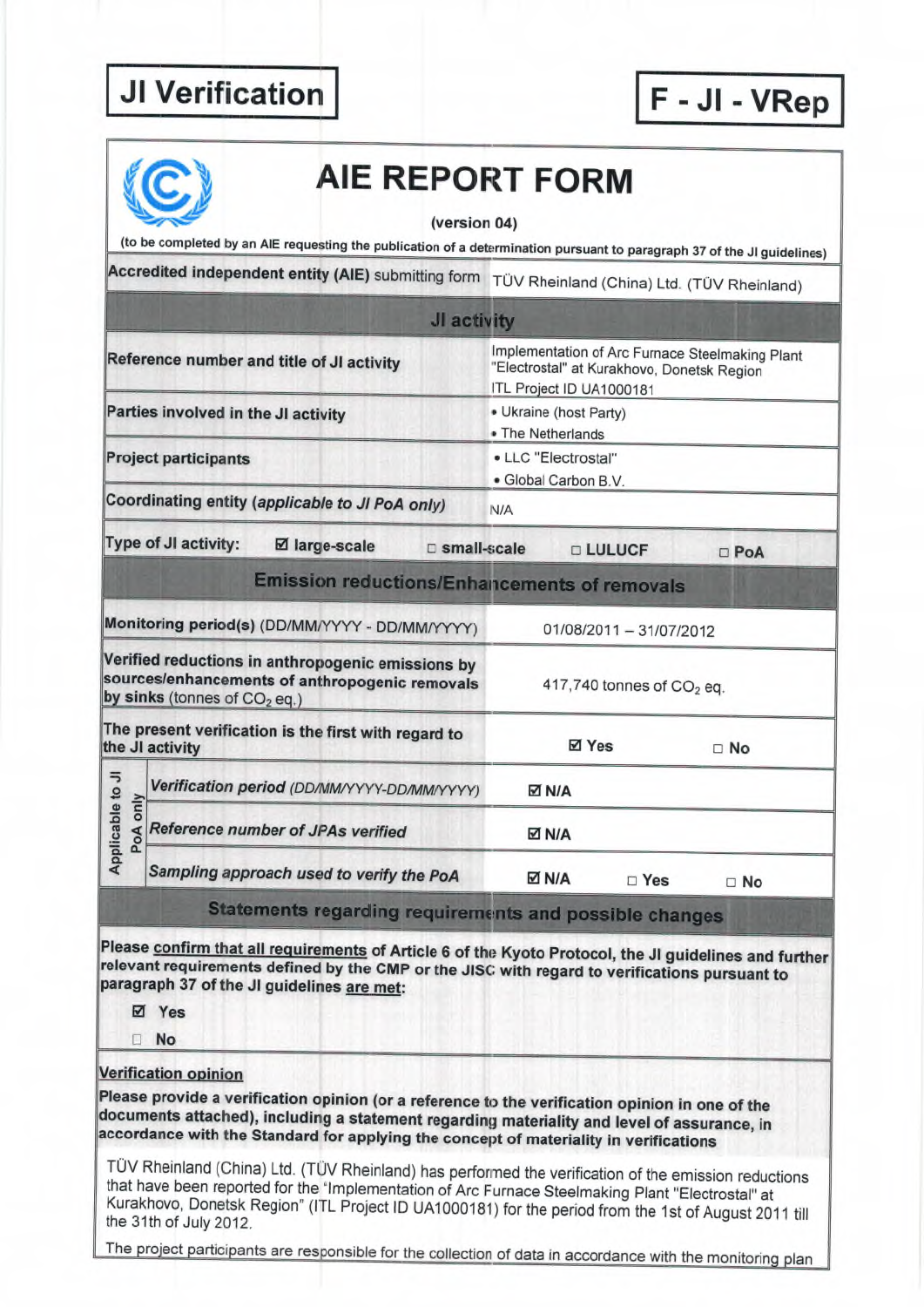and the reporting of GHG emissions reductions from the project.

It is TUV Rheinland's responsibility to express an independent verification opinion - conclusion on the verified amount of emission reductions from the project.

TUV Rheinland has conducted the verification on the basis of the monitoring plan contained in the<br>registered Project Design Document Version 2.0 dated 27th of May 2010 and the Monitoring Repo registered Project Design Document Version 2.0 dated 27th of May 2010 and the Monitoring Report<br>Version 2.0 dated 25 October 2012.

The verification included the assessment of:

- Project implementation in accordance with the Project Design Document (PDD);
- . Compliance with the monitoring plan;

Calculation of emission reductions and expression of a conclusion with a reasonable level of assurance about whether the reported GHG emission reduction data are accurate and free of material errors, omissions, or misstatements;

Quality and management of data and verification that reported GHG emission reductions data is sufficiently su pported by evidence.

TÜV Rheinland's (China) Ltd. (TÜV Rheinland) verification approach draws on an understanding of the risks associated with reporting of GHG emission data and the controls in place to mitigate these. TUV Rheinland planned an assurance that reported GHG emission reductions are fairly stated, accurate and free of material errors, omissions, or misstatements.

In our opinion the GHG emissions reductions of the "Implementation of Arc Furnace Steelmaking Plant<br>"Electrostal" at Kurakhovo, Donetsk Region" (ITL Project ID UA1000181) for the period from the 1st of August 2011 till the 31th of July 2012 are fairly stated, accurate and free of material errors, omissions, or<br>misstatements in the Monitoring Report Version 2.0 dated 25 October 2011.

The GHG emission reductions were calculated correctly on the basis of the monitoring plan contained in the registered Project Design Document Version 2.0 dated 27th of May 2010.<br>TUV Rheinland Ukraine LLC is able to verify

Furnace Steelmaking Plant "Electrostal" at Kurakhovo, Donetsk Region" (ITL Project ID UA1000181) for the period from the 1st of August 2011 till the 31th of July 2012 amount to 417 740 tonnes of CO<sub>2</sub> equivalent.

| The project design was revised in the current<br>monitoring period, after the determination has<br>been deemed final                                                                      | $\Box$ Yes<br>$\boxtimes$ Not applicable |               | ⊠ No      |
|-------------------------------------------------------------------------------------------------------------------------------------------------------------------------------------------|------------------------------------------|---------------|-----------|
| If yes, please list all revisions to the project design<br>and express a determination opinion (or provide a<br>reference to an attached document containing the<br>required information) |                                          |               |           |
| If project design was revised in the current<br>monitoring period, please confirm that conditions<br>defined in JI guidelines (paragraph 33) are still met                                | M N⊠                                     | $\square$ Yes | $\Box$ No |
| If project design was revised in the current<br>monitoring period, please confirm that the changes<br>do not alter the original determination opinion                                     | <b>⊠ N/A</b>                             | $\Box$ Yes    | $\Box$ No |
| If project design was revised in the current<br>monitoring period, please confirm that:                                                                                                   |                                          |               |           |
| (a) Physical location of the project has not changed                                                                                                                                      | M N⊠                                     | $\Box$ Yes    | $\Box$ No |
| (b) If emission sources have changed, they are<br>reflected in an updated monitoring plan                                                                                                 | <b>N/A</b>                               | $\Box$ Yes    | $\Box$ No |
| (c) Baseline scenario has not changed                                                                                                                                                     | M ⊠                                      | $\square$ Yes | $\Box$ No |
| (d) Changes are consistent with JI specific approach<br>or CDM methodology upon which the<br>determination was prepared for the project                                                   | <b>⊠ N/A</b>                             | $\sqcap$ Yes  | $\Box$ No |